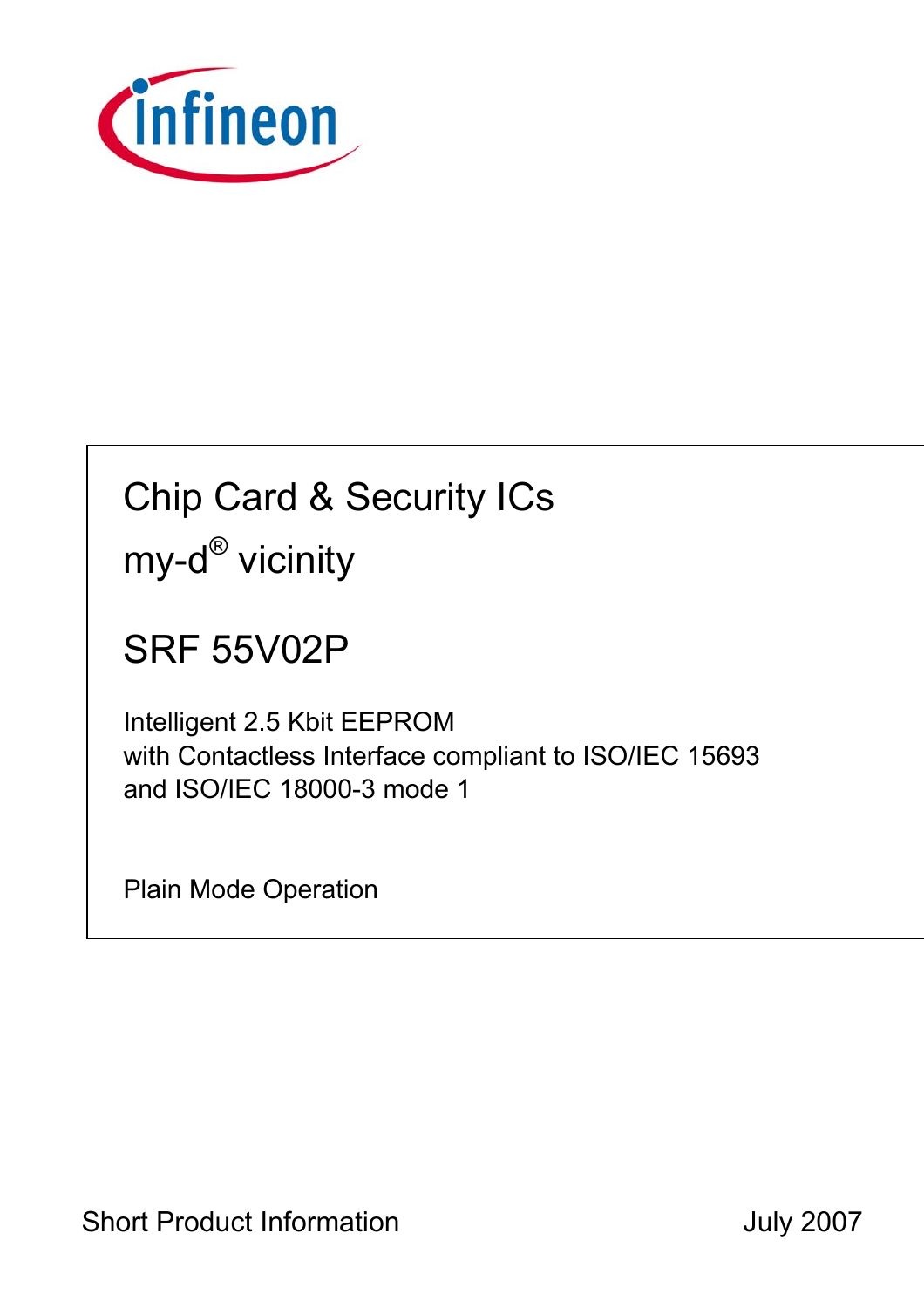|      |                   | <b>SRF 55V02P Short Product Information</b>  | Ref.: SRF55V02P ShortProductInfo 2007-06.doc |
|------|-------------------|----------------------------------------------|----------------------------------------------|
|      |                   | Revision History: Current Version 2007-07-02 |                                              |
|      |                   | Previous Releases: 2002-07-30                |                                              |
| Page |                   | Subjects (changes since last revision)       |                                              |
|      | Editorial changes |                                              |                                              |

| <b>Important:</b> For further information please contact:<br>Infineon Technologies AG in Munich, Germany, |
|-----------------------------------------------------------------------------------------------------------|
| Chip Card & Security ICs,                                                                                 |
| Fax +49 (0)89 / 234-955 9372                                                                              |
| E-Mail: security.chipcard.ics@infineon.com                                                                |

**Published by Infineon Technologies AG, CC Applications Group D-81726 München © Infineon Technologies AG 2007 All Rights Reserved.** 

#### **To our valued customers**

We constantly strive to improve the quality of all our products and documentation. We have spent an exceptional amount of time to ensure that this document is correct. However, we realise that we may have missed a few things. If you find any information that is missing or appears in error, please use the contact section above to inform us. We appreciate your assistance in making this a better document.

#### **Attention please!**

The information herein is given to describe certain components and shall not be considered as warranted characteristics.

Terms of delivery and rights to technical change reserved.

We hereby disclaim any and all warranties, including but not limited to warranties of non-infringement, regarding circuits, descriptions and charts stated herein.

Infineon Technologies is an approved CECC manufacturer.

#### **Information**

For further information on technology, delivery terms and conditions and prices please contact your nearest Infineon Technologies Office in Germany or our Infineon Technologies Representatives world-wide (see address list).

#### **Warnings**

Due to technical requirements components may contain dangerous substances. For information on the types in question please contact your nearest Infineon Technologies Office.

Infineon Technologies Components may only be used in life-support devices or systems with the express written approval of Infineon Technologies, if a failure of such components can reasonably be expected to cause the failure of that life-support device or system, or to affect the safety or effectiveness of that device or system. Life support devices or systems are intended to be implanted in the human body, or to support and/or maintain and sustain and/or protect human life. If they fail, it is reasonable to assume that the health of the user or other persons may be endangered.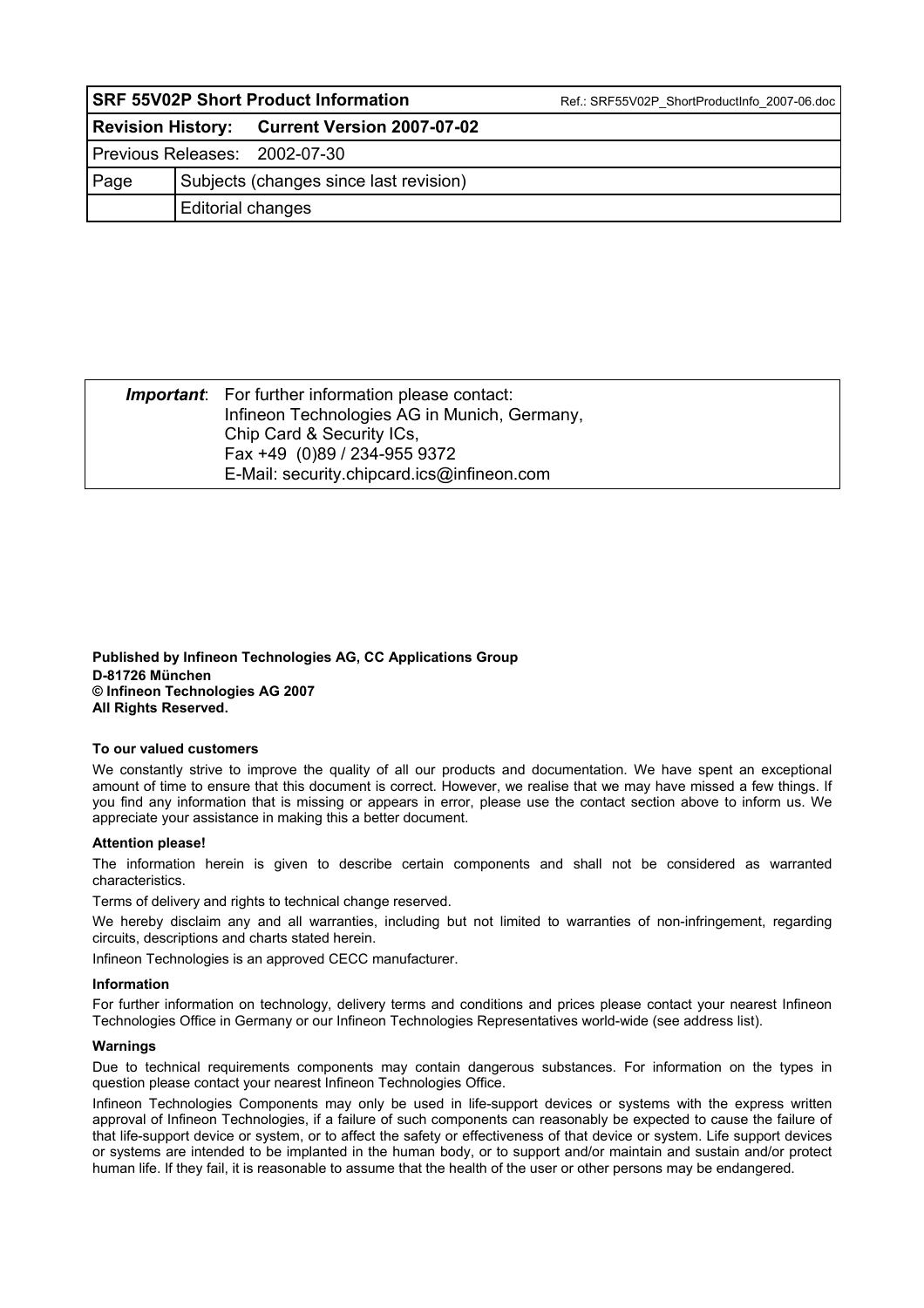

## **Intelligent 2.5 Kbit EEPROM with Contactless Interface (ISO/IEC 15693 and ISO/IEC 18000-3 mode 1)**

## **Features**

#### **Contactless Interface**

- Physical Interface and Anticollision compliant to ISO/IEC 15693 and ISO/IEC 18000-3 mode 1 — contactless transmission of data and supply energy
	- carrier frequency: 13.56 MHz
	- data rate up to 26 kbit/s
	- anticollision with identification of up to 30 tags/sec
	- read / write distance up to 150 cm depending on reader antenna configuration

#### **2.5 Kbit EEPROM**

- ISO mode block organization of memory — up to 56 blocks of user memory (block size 4 bytes)
- Custom mode page organization of memory — up to 32 pages of user memory (page size 8 bytes)
- Unique chip identification number (UID)
- EEPROM programming time per block/page < 4 ms
- EEPROM endurance > 100,000 erase/write cycles<sup>1)</sup>
- Data retention > 10 years<sup>1)</sup>

#### **Value Counters: up to 65536** (value range from 0 to  $2^{16}$ -1)

- each page in the User Area is configurable as a Value Counter
- support of Anti-Tearing

#### **Electrical characteristics**

- ESD protection minimum 2 kV
- Ambient temperature  $-25$   $\dots$  +70°C (for the chip)

 $1)$ Values are temperature dependent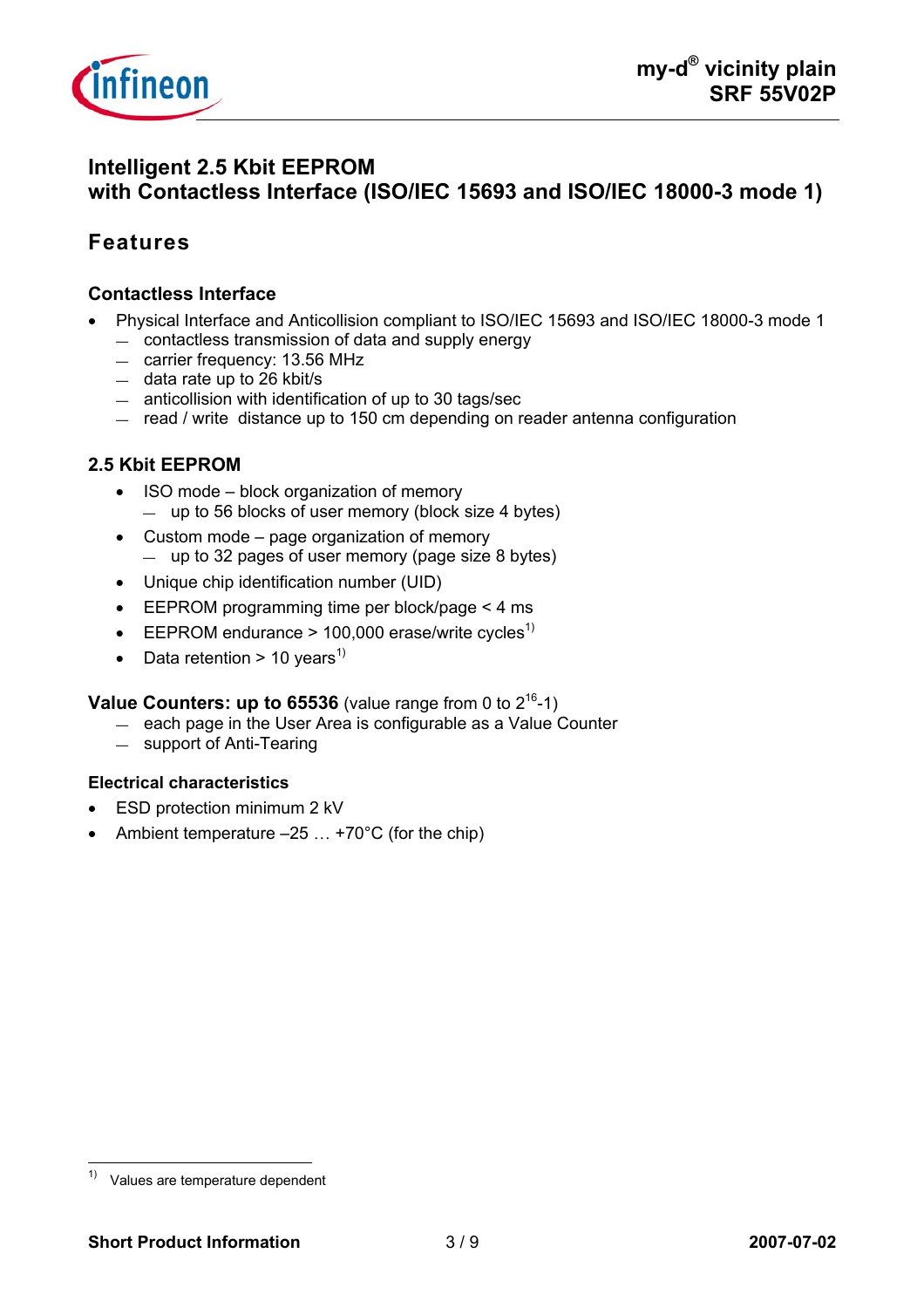

### **Development Tool**

 $-$  my-d<sup>®</sup> Evaluation Kit including my-d<sup>®</sup> Manager Software

### **1 Ordering and Packaging information**

#### **Table 1: Ordering Information**

| <b>Type</b>                  | Package <sup>1)</sup> | <b>Memory</b><br><b>User</b> | Admin.   | <b>Pages</b> | <b>Ordering Code</b> |
|------------------------------|-----------------------|------------------------------|----------|--------------|----------------------|
| <b>SRF 55V02P C</b>          | Sawn wafer            |                              |          |              | SP000009363          |
| <b>SRF 55V02P NB</b>         | NiAu bump wafer       | 256 bytes                    | 64 bytes | 32           | SP000089856          |
| SRF 55V02P MFCC1 S-MFCC1-2-1 |                       |                              |          |              | SP000010033          |
| SRF 55V02P MCC2              | <b>P-MCC2-2-1</b>     |                              |          |              | SP000009367          |

For more ordering information (wafer thickness and height of NiAu-Bump) please contact your local Infineon sales office.

### **Pin Description**



#### **Figure 1: Pin Configuration Module Contactless Card – MFCC1 (top / bottom view)**



**Figure 2: Pin Configuration Module Contactless Card – MCC2 (top view)** 

 $1)$ Available as a Module Flip Chip Contactless (MFCC1), Module Contactless Card (MCC) for embedding in plastic cards, as NiAu-bump version (NB) or as a die on sawn / unsawn wafer for customer packaging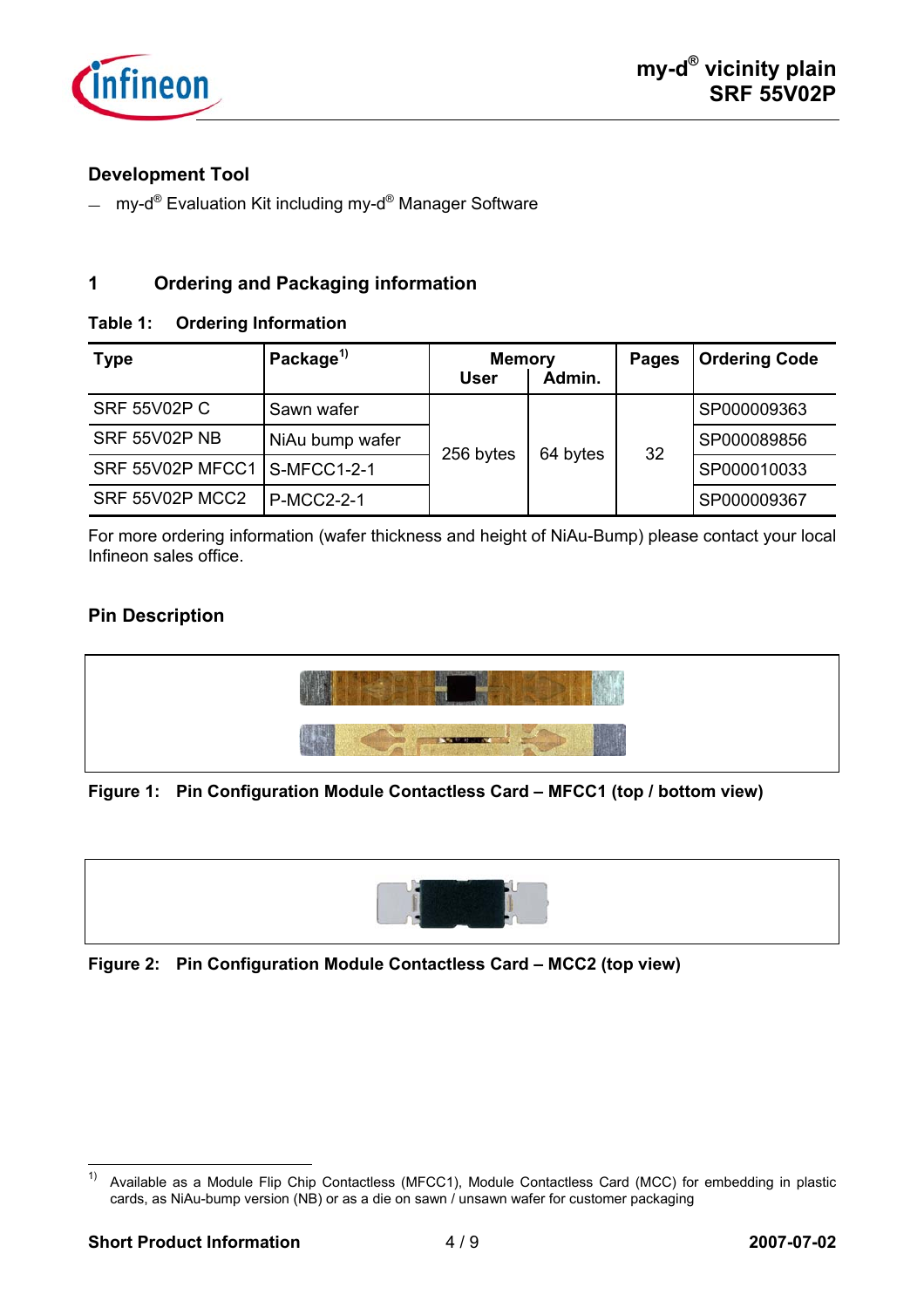



#### **Figure 3: Pad Configuration Die**

#### **Table 2 Pin Definitions and Functions**

| <b>Symbol</b> | <b>Function</b>    |
|---------------|--------------------|
| <b>L</b>      | Antenna connection |
| ЩP            | Antenna connection |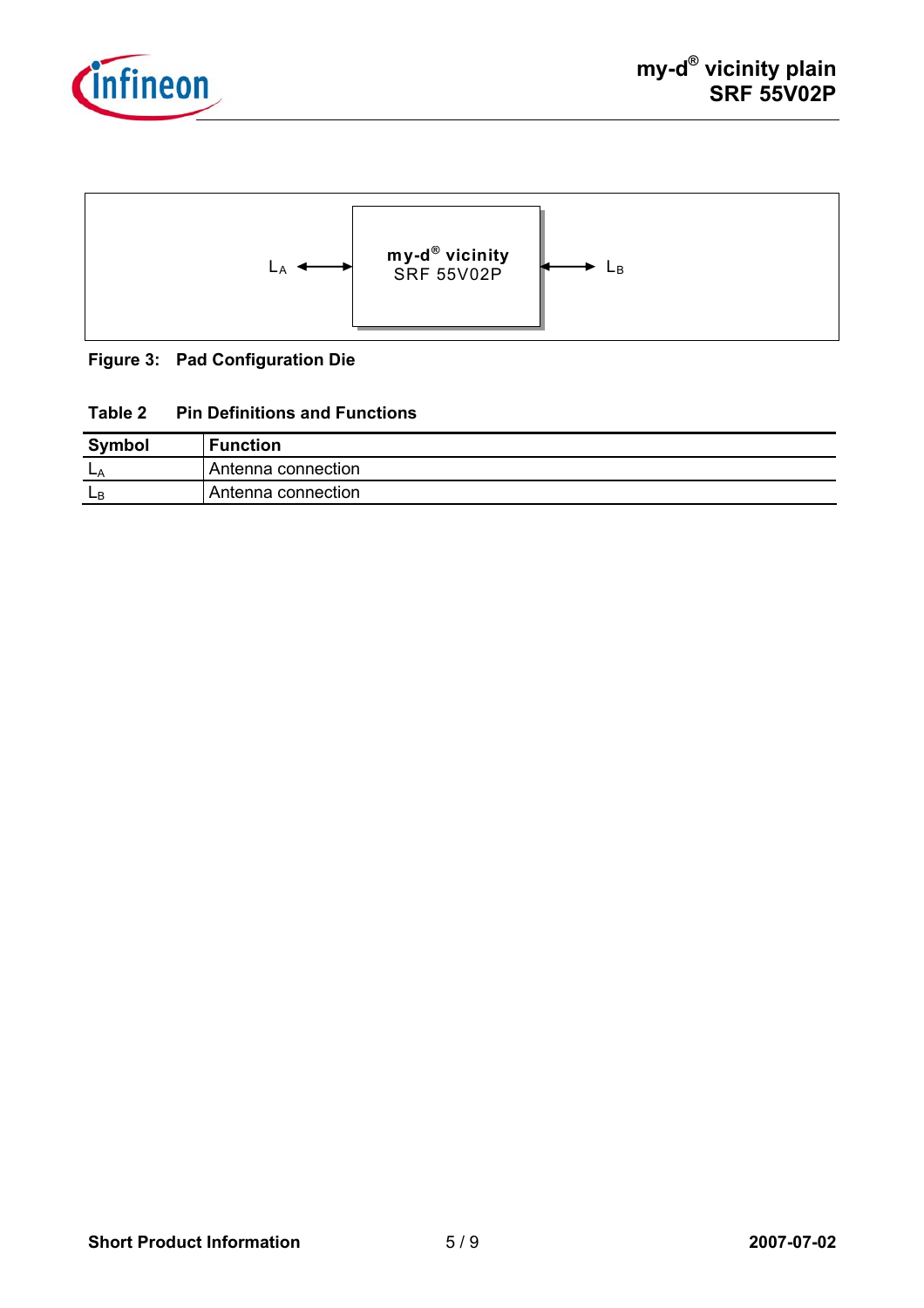

## **2 my-d® product family**

The my-d<sup>®</sup> products are designed to meet increased demands for security and design flexibility. The family of contactless memory my-d® supplies the user with different memory sizes and incorporates security features to enable considerable flexibility in the application design.

The functional architecture, meaning the memory organisation and authentication of my-d<sup>®</sup> products is the same for both, my-d® proximity (ISO/IEC 14443) and my-d® vicinity (ISO/IEC 18000-3 mode 1 or ISO/IEC 15693). This eases the system design and allows simple adaptation between applications.

All my- $d^{\circ}$  products are available in plain mode with open memory access and in secure mode with memory access controlled by authentication procedures.

Flexible controls within the my-d ICs start with plain mode operation and individual page locking for more complex applications various settings in secure mode can be set for multi user / multi application configurations.

In secure mode a cryptographic algorithm based on 64-bit key is available. Mutual authentication, message authentication codes (MAC) and customized access conditions protect the memory against unauthorized access. Configurable value counters featuring anti-tearing functionality are suitable for value token applications, such as limited use transportation tickets.

Architectural interoperability of all my- $d^{\circledast}$  products enables an easy migration from simple to more demanding applications.

In addition, the my-d<sup>®</sup> light (ISO/IEC 18000-3 mode 1 or ISO/IEC 15693) is part of the my-d<sup>®</sup> family. Its optimized command set and memory expands the range of applications to cost sensitive segments.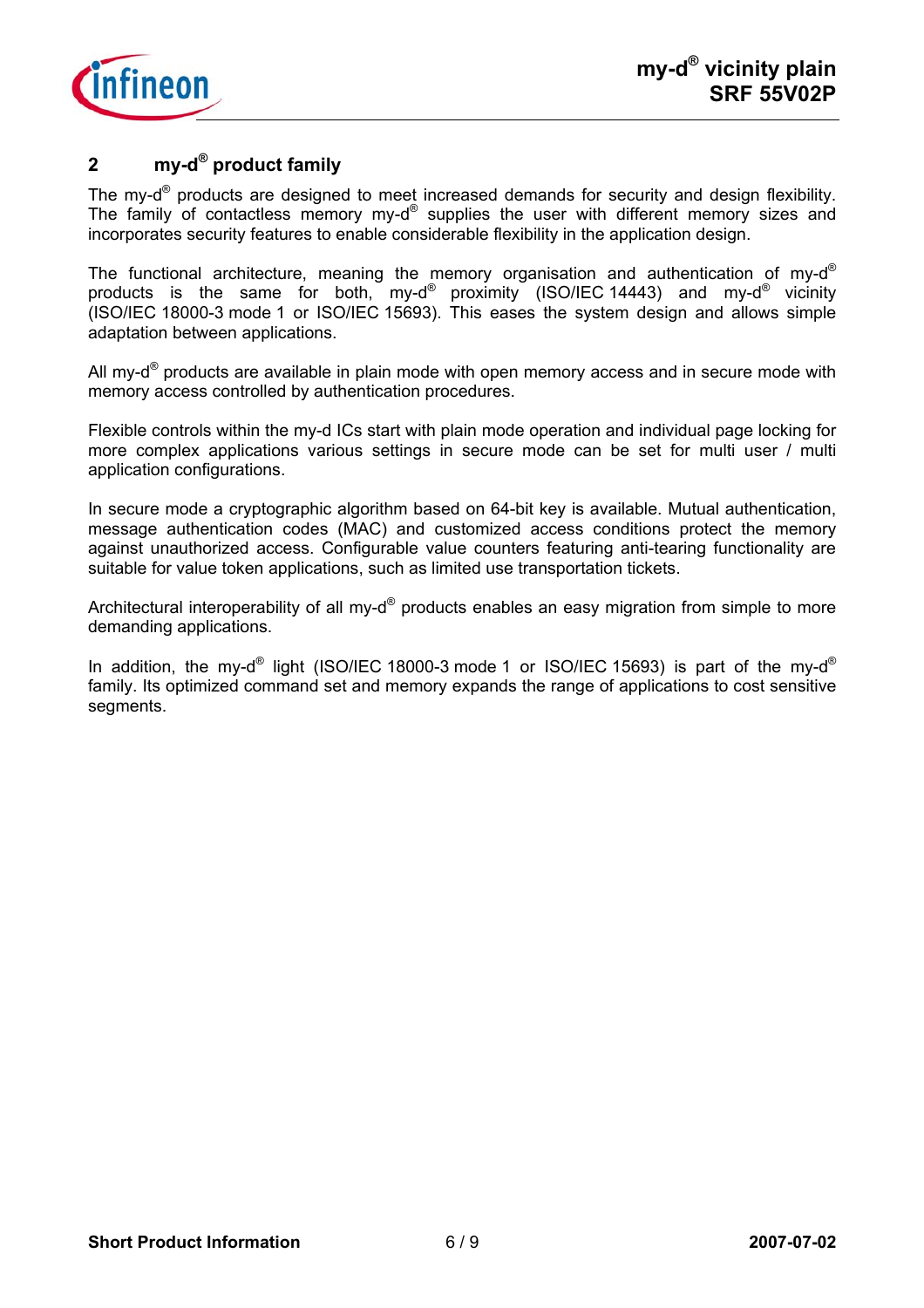

## **3 SRF 55V02P my-d® vicinity plain**

All my-d<sup>®</sup> vicinity products comply with ISO/IEC 18000-3 mode 1 or ISO/IEC 15693 standards for contactless vicinity smart cards. The power supply and data are transferred to the my-d® products via an antenna. The my-d® vicinity is designed to communicate within the operating distance of up to 1.5m depending on appropriate reader antenna configurations.

### **3.1 Circuit Description**

The my-d® vicinity is made up of an EEPROM memory unit, an analog interface for contactless energy and data transmission and a control unit.



**Figure 4: Block diagram of the my-d® vicinity plain** 

#### • **Analog Contactless Interface:**

The Analog Contactless Interface comprises the voltage rectifier, voltage regulator and system clock to supply the IC with appropriate power. Additionally the data stream is modulated and demodulated.

#### • **Operational mode**

The access to the memory depends on the actual mode of the my- $d^{\circledR}$  vicinity. The memory is accessed according to plain or secure mode after the VICC is selected.

#### • **Memory Unit**

The Memory Unit consists of 320 bytes organised in 32 pages each of 8 user and 2 administration bytes.

#### • **Control Unit**

The Control Unit decodes and executes all commands. Additionally the control unit is responsible for the correct anticollision flow.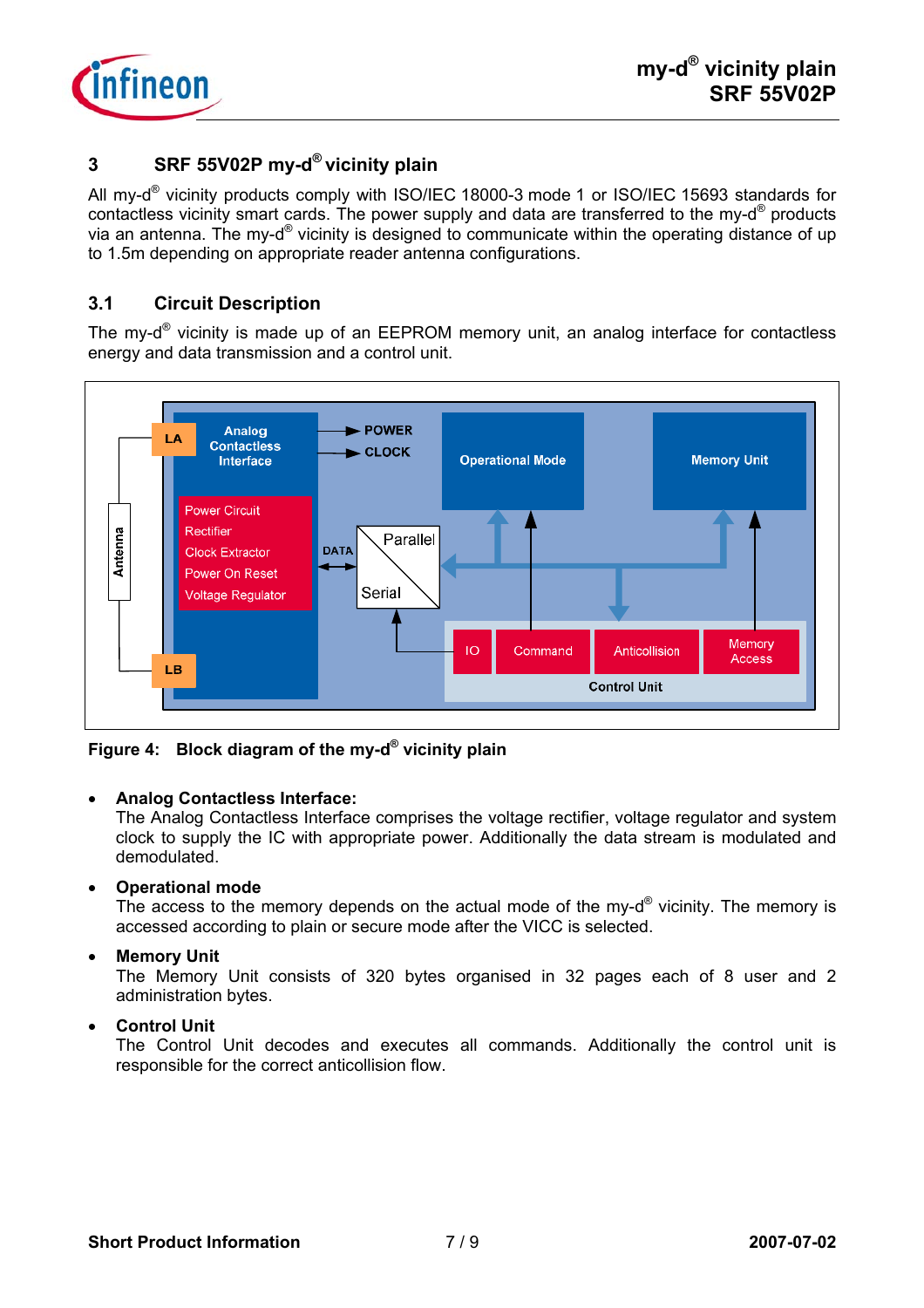

### **3.2 Memory Principle**

The User Memory is built up with up to 56 blocks of 4 bytes each. Individual block locking allows the user to protect the stored data.

The service area contains the UID and manufacturer data. The service area cannot be changed.

| <b>User Area</b>                                                  |
|-------------------------------------------------------------------|
| up to 56 blocks of 4 bytes each<br>up to 32 pages of 8 bytes each |
| <b>Service Area</b>                                               |
|                                                                   |

**Figure 5: Memory principle of my-d® SRF 55V02P**